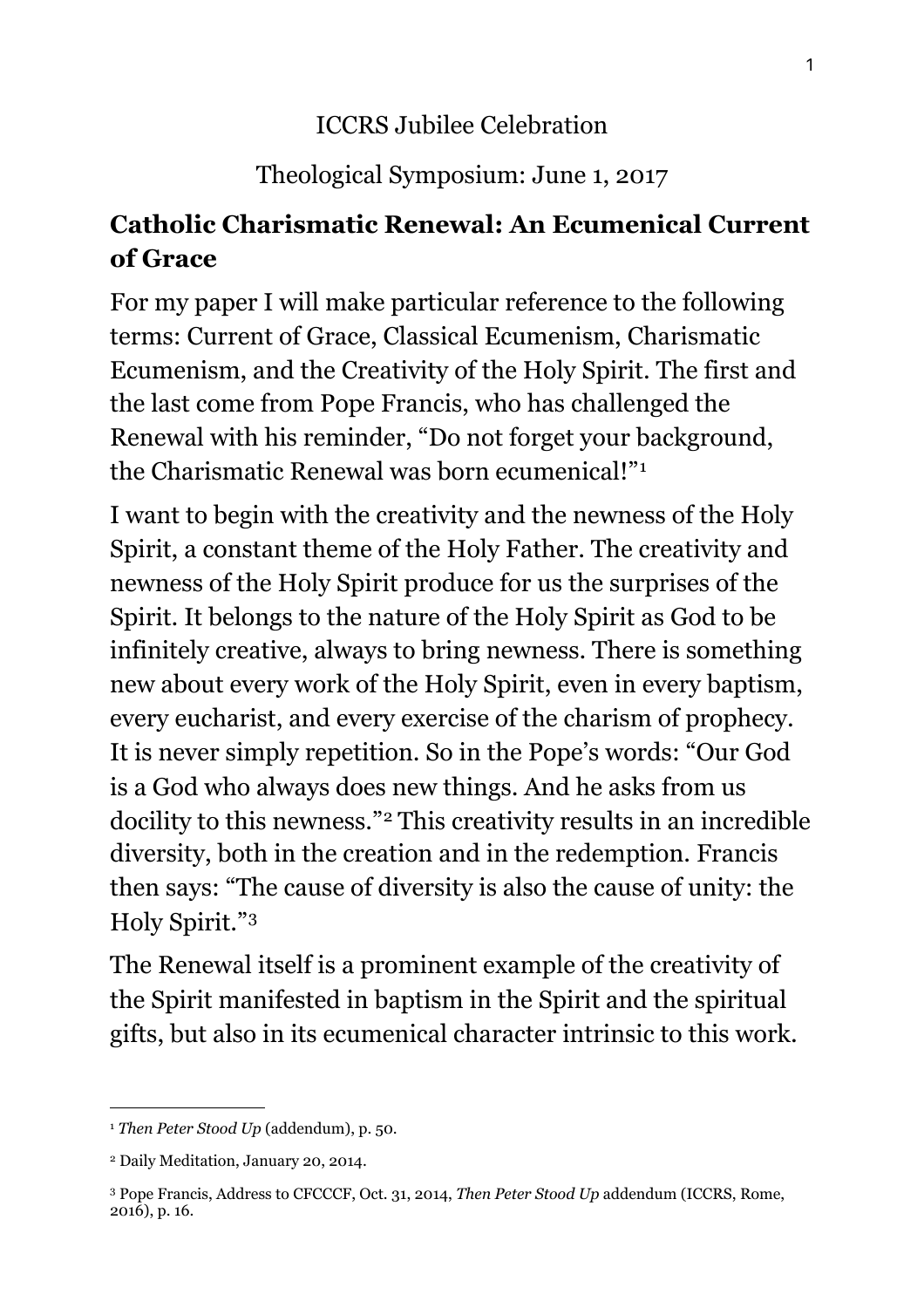As a current of grace coming from the Lord without human founders, the Renewal exhibits a stronger element of creativity and newness than any work or movement arising from human initiatives. We see this newness in charismatic worship, in patterns of practical pastoral teaching, in ways of ministry maybe especially in deliverance ministry - in new patterns of community living and new forms of evangelization. We Catholics often do not appreciate the genuine newness because we are anxious to find precedents in past tradition. None of these things were happening before in this form. As an ecumenical current of grace, all these new patterns can be developed and exercised with other Christians baptized in the Spirit.

For the purposes of this paper I want to call **charismatic ecumenism** all these new forms of inter-church interdenominational sharing that have arisen from the Renewal. Maybe the most expressive symbol of this charismatic newness is corporate singing in the Spirit when hundreds of voices join in spontaneous melodies to form one rich tapestry of harmonious sound. It may be the most striking example of the diversity of the Spirit that forms rich harmony from the diversity. It is a vivid picture of how the Holy Spirit works.

These examples of charismatic ecumenism go beyond the forms of **classical ecumenism** that had arisen following the entry of the Catholic Church into the ecumenical movement in 1964 with the Decree on Ecumenism of the Second Vatican Council: the launching of bilateral dialogues; Catholic involvement in Councils of Churches at continental, national, and lower levels; the Faith and Order work of the World Council of Churches; participation in the January Week of Prayer for Christian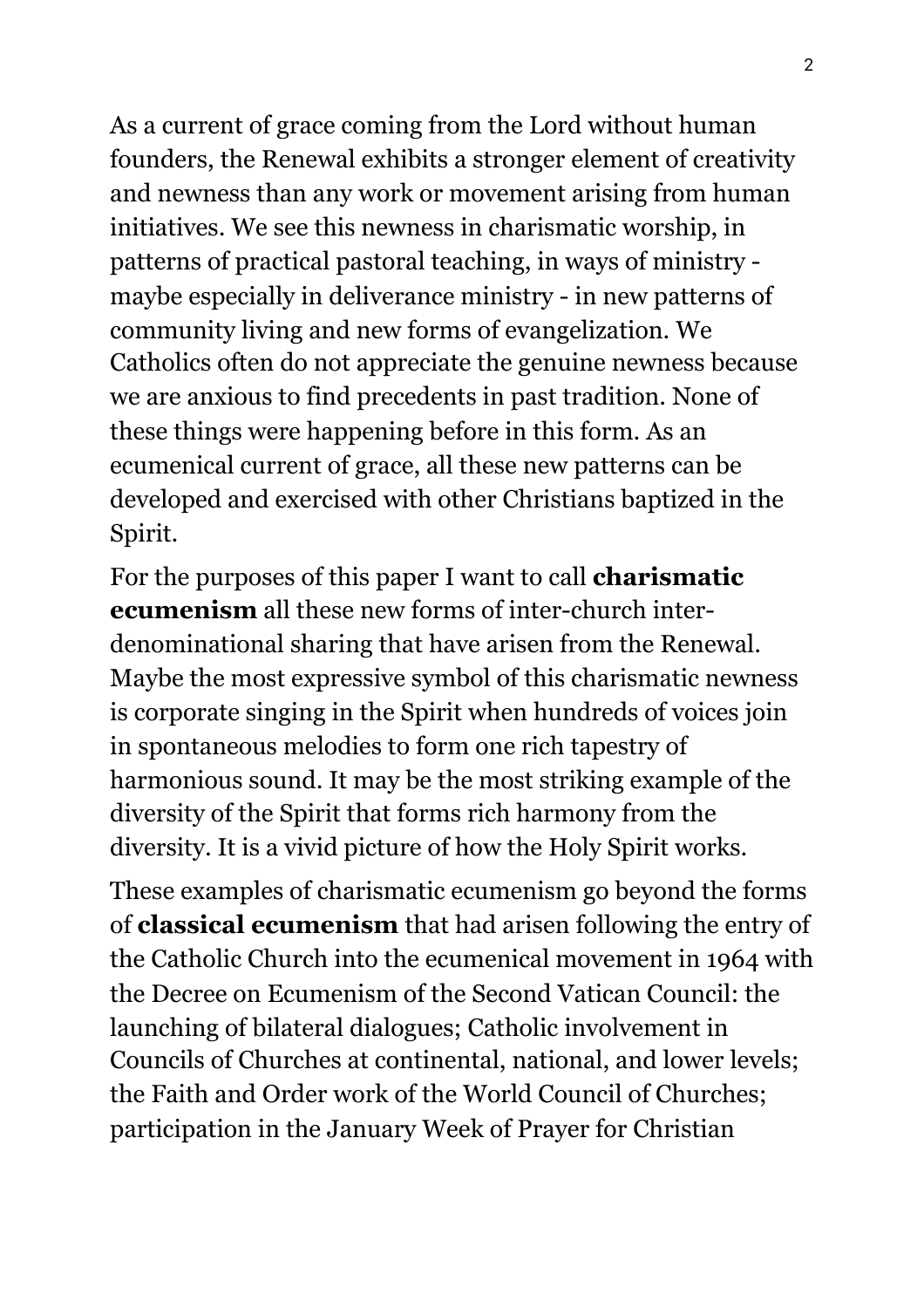Unity;[4](#page-2-0) collaboration in the translation and distribution of the Bible.

From an early stage the popes welcomed and affirmed the Catholic Charismatic Renewal, more consistently and strongly in fact than many of the bishops. But it was as a Catholic movement that the Renewal was encouraged. Rome did not encourage the ecumenical dimension, as those familiar with the early history of the Catholic Fraternity will recall. One major reason for this reticence was the perception that the charismatic movement as a whole had little sense of the ecclesial, promoting a "Jesus and me" spirituality.[5](#page-2-1) Also the strong desire of Catholic leaders in the Renewal for recognition by the hierarchy led to the ecumenical dimension being downplayed. While charismatic ecumenism continued to develop in a number of places, for a long time there was minimal interaction between charismatic ecumenism and classical ecumenism, both official and theological. The clearest sign of this gap was the Vatican's Ecumenical Directory of 1993 that failed to make any reference to the Renewal in its long list of ecumenical activities in which the Catholic Church was involved.

With the Holy Father now insisting that this current of grace is inherently ecumenical, we are living in a *kairos* moment of great opportunity. By his personal embrace of charismatic ecumenism, the Pope is bringing to an end this lack of connection between official ecumenism and charismatic ecumenism. The call of Pope Francis to spread the baptism in

<span id="page-2-0"></span><sup>4</sup> Prior to the Council, Catholics on the European Continent were widely following the Week of Prayer of the Abbé Couturier, while English-speaking Catholics were using the Octave of Prayer for Church Unity originating from Fr Paul Wattson, SA.

<span id="page-2-1"></span><sup>5</sup> This concern about Church figured in the debates about the difference between the "ecumenical" and the "non-denominational" that peaked around 1978 – 82. See the criticism of "churchless Christianity" in Kilian McDonnell, osb *The Charismatic Renewal and Ecumenism* (New York: Paulist Press, 1978) pp. 20 – 36.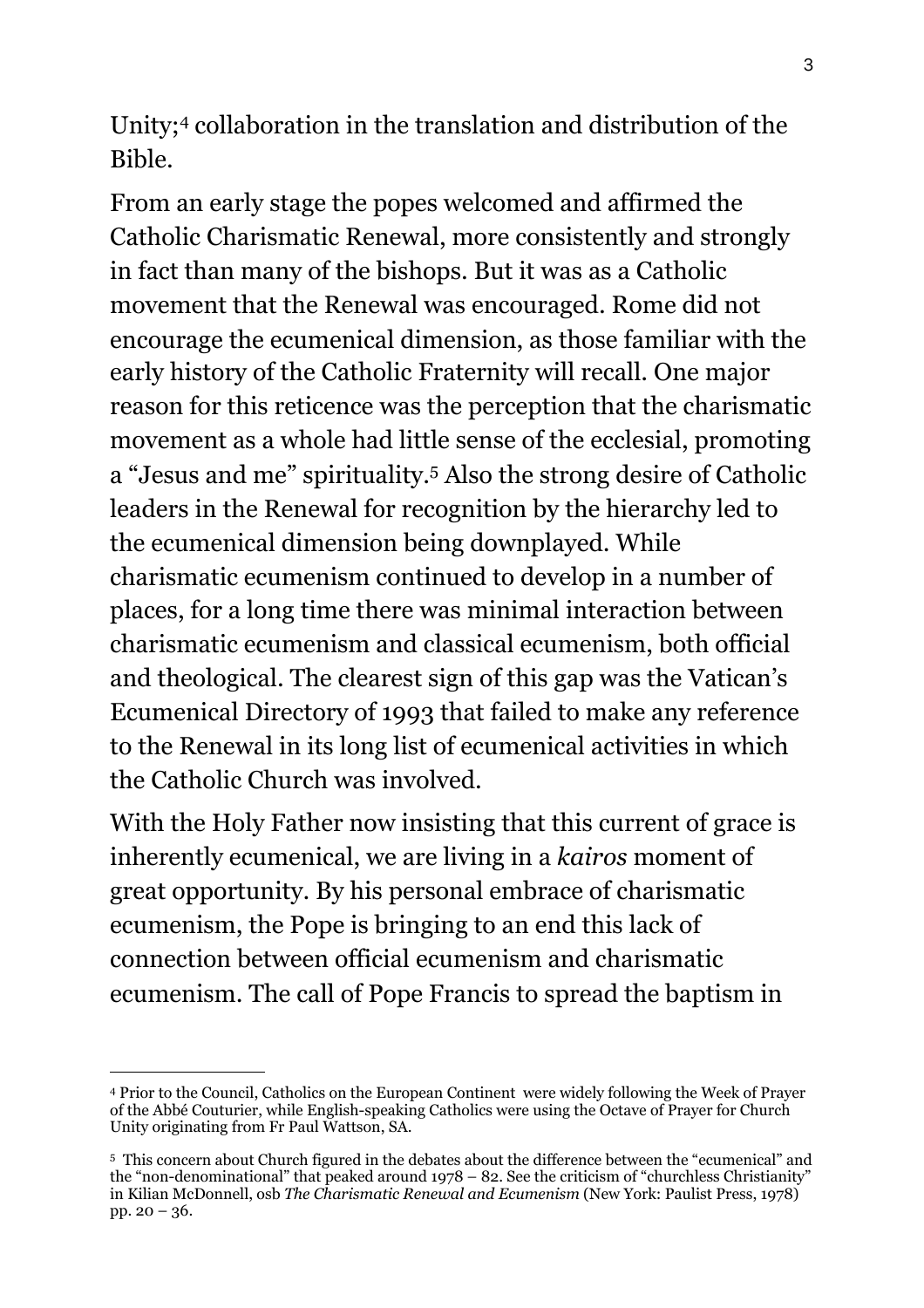the Spirit to the whole Church is a call for the coming together of conciliar renewal and charismatic renewal.

Exchange of Gifts: Reaping what the Holy Spirit has Sown

I turn now to a point that is central for all ecumenism: what divided Christians can learn from each other. While the Vatican Two Decree on Ecumenism evaluated other Christian traditions positively for the first time, it was too soon to recognize that the Catholic Church could learn anything from Protestants. However, the Decree on Ecumenism had recognized in careful language that the Catholic Church can learn from the separated Churches of the East.[6](#page-3-0) But after 30 years of ecumenical dialogue, there was a break-through with St John Paul II's encyclical *Ut Unum Sint* (1995): "Dialogue is not simply an exchange of ideas. In some way it is always an 'exchange of gifts'."[7](#page-3-1) Here there is a clear statement that the Catholic Church can receive "gifts" from other churches and communions, not only from the Orthodox. As a fruit of this teaching, official and theological ecumenism has developed the concept of "Receptive Ecumenism," focused on what we can learn from each other. However, the focus of Receptive Ecumenism has been on what we can learn theologically[.8](#page-3-2) This theological reception has found its clearest example in the Catholic – Lutheran Joint Statement (Gemeinsame Erklärung) on Justification by Faith in 1999.

<span id="page-3-0"></span><sup>&</sup>lt;sup>6</sup> "It is hardly surprising, then, if sometimes one tradition has come nearer to a full appreciation of some aspects of a mystery of revelation than the other, or has expressed them better." (*Unitatis Redintegratio*, para. 17).

<span id="page-3-1"></span><sup>7</sup> John Paul II, *Ut Unum Sint*, para. 28. The phrase "exchange of gifts" comes from *Lumen Gentium*, para. 13, where the context is that of the richness of communion in the Church. John Paul II was extending the logic of LG 13 to ecumenical relations.

<span id="page-3-2"></span><sup>8</sup> Cardinal Kasper sent a message to a conference on Receptive Ecumenism in England in 2009 in which he wrote: "Receptive ecumenism proposes a new orientation in our ecumenical dialogue, where talking is enhanced by listening, and confidence deepened by humility, recognizing that each tradition will be strengthened through insights from other Christian traditions." (PCPCU, *Information Bulletin*   $131 (2009 I - II), p. 28$ ).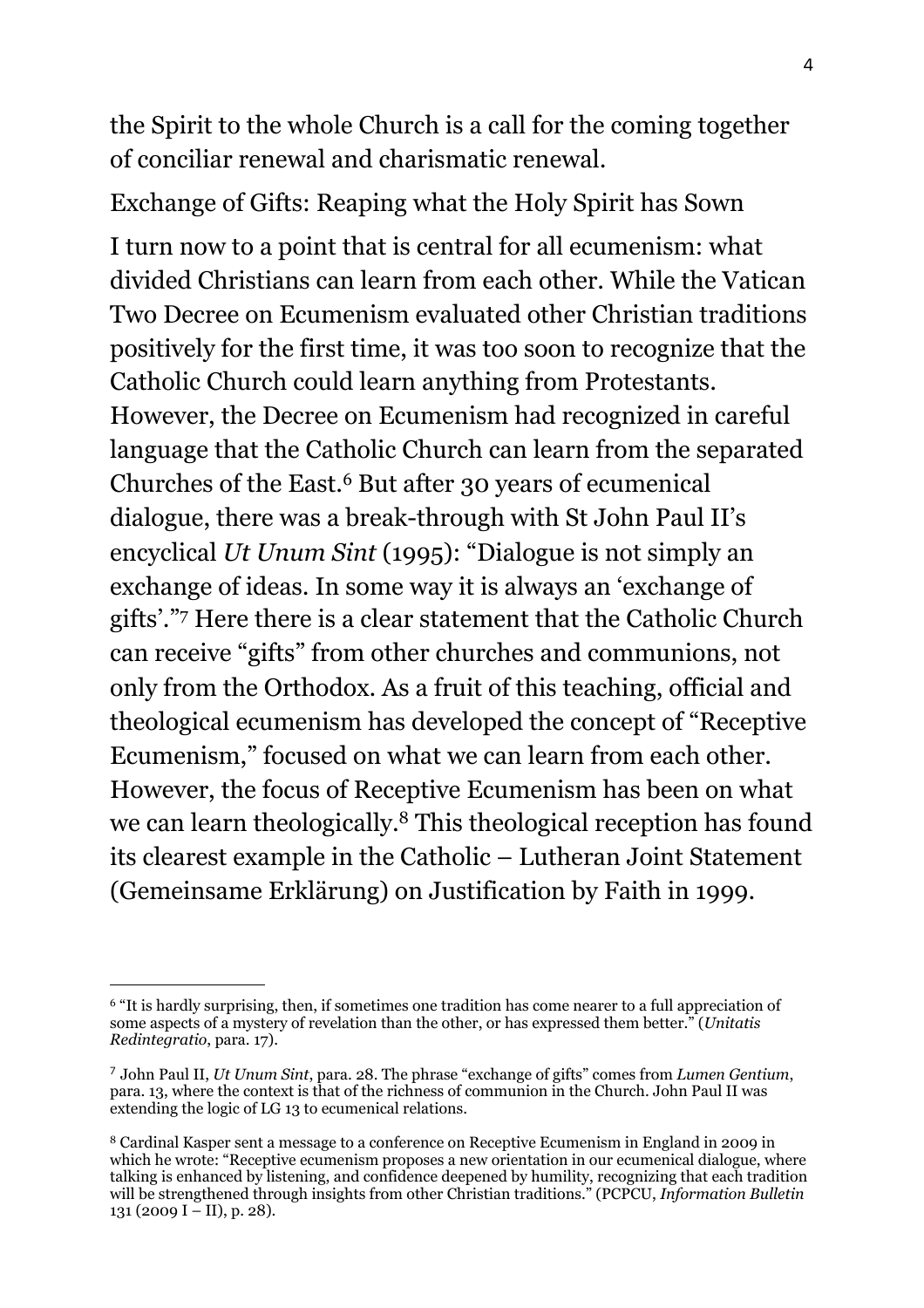In 2014, Pope Francis goes further, introducing the role of the Holy Spirit. In *Evangelii Gaudium*, he wrote: "If we really believe in the abundantly free working of the Holy Spirit, we can learn so much from one another! It is not just about being better informed about others, but rather about reaping what the Holy Spirit has sown in them, which is also meant to be a gift for us."[9](#page-4-0)

As is characteristic of Francis, the focus here is pastoral and practical. It is not simply what we can reap theologically, but also pastorally and practically in mission and ministry. The example the pope then gives: learning from "our Orthodox brothers and sisters … about the meaning of episcopal collegiality and their experience of synodality"[10](#page-4-1) fits the Receptive Ecumenism learning model. However, his introductory words "If we believe in the abundantly free working of the Holy Spirit" fit more to the free working of the Holy Spirit that we experience in this charismatic current of grace. It would not be fanciful to see this phrase as a fruit of Cardinal Bergoglio's experience of praying each month with five Pentecostal pastors from Buenos Aires.<sup>11</sup> We can see here that the phrase "reaping what the Holy Spirit has sown" can apply both to classical ecumenism, referring primarily to theological reaping, and to charismatic ecumenism, where there is an element of receiving spiritually from the Pentecostals.

The Characteristics of Charismatic Ecumenism

How does charismatic ecumenism differ from classical and official ecumenism? As a broad generalization, I suggest that classical ecumenism starts from the present-day reality of the

<span id="page-4-0"></span><sup>9</sup> Francis, *Evangelii Gaudium*, para. 246.

<span id="page-4-1"></span><sup>10</sup> *Evangelii Gaudium*, para. 246.

<span id="page-4-2"></span><sup>&</sup>lt;sup>11</sup> See Austen Ivereigh *The Great Reformer: Francis and the Making of a Radical Pope* (London: Allen & Unwin, 2014), 253, 293-94.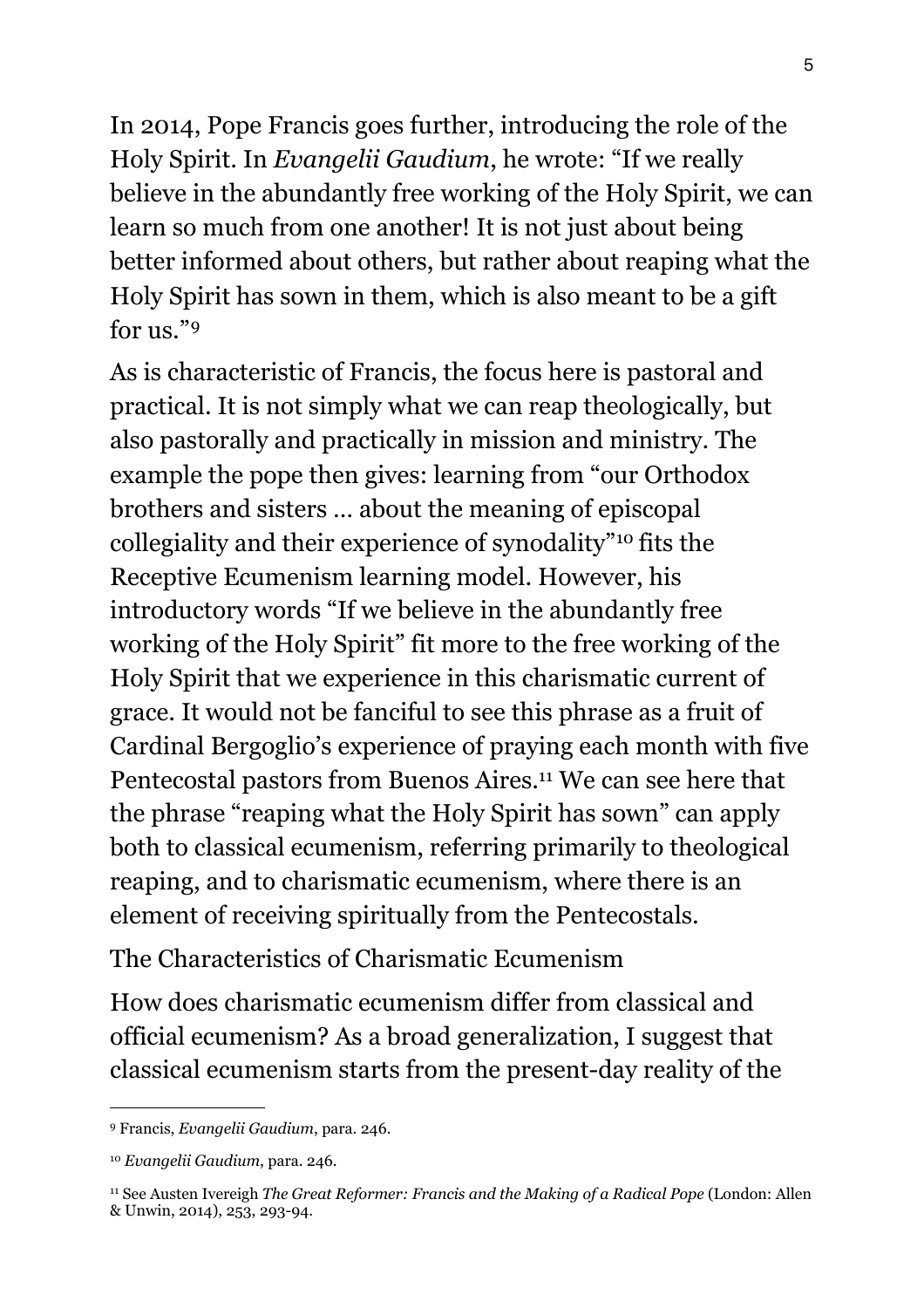Churches in their outward and visible expressions (doctrine and theology; church government; liturgical practice), and then moves towards convergence and reconciliation. By contrast, charismatic ecumenism starts from the Renewal's character as one current of grace coming from the throne of God, without human founders. Classical ecumenism begins with affirmations of commonality and awareness of remaining differences. Charismatic ecumenism begins on the basis of a totally shared existential relationship with the Father, the Son, and the Holy Spirit.

The most striking hallmark of this charismatic ecumenism is a radical equality between all believers baptized in the Spirit. Before the Lord, we are all equal. It is this common reception of baptism in the Spirit that makes possible all the forms of charismatic ecumenism. Here too the Holy Spirit had been preparing the way at the Council with its teaching on the vocation and mission of all the baptized, grounded in the sacrament of baptism. There can be no higher dignity than to be a Christian, beloved of the Father, redeemed by Jesus Christ and baptized into his body that is the Church, indwelt and empowered by the Holy Spirit. Pope Francis is taking us back to the Gospels, insisting that all ordained ministry has a servant character, recalling the rebuke of Jesus to the discussion among the Twelve concerning "who is the greatest?" The Lord's reply remains relevant: among the Gentiles, the nations, "the kings lord it over them ... but not so with you." (Luke 22: 25 - 26). This message is not an abandonment of Catholic teaching on the sacrament of orders, but a rejection of any understanding of the relationship between all baptized Catholics and ordained ministers based on worldly models of authority and precedence.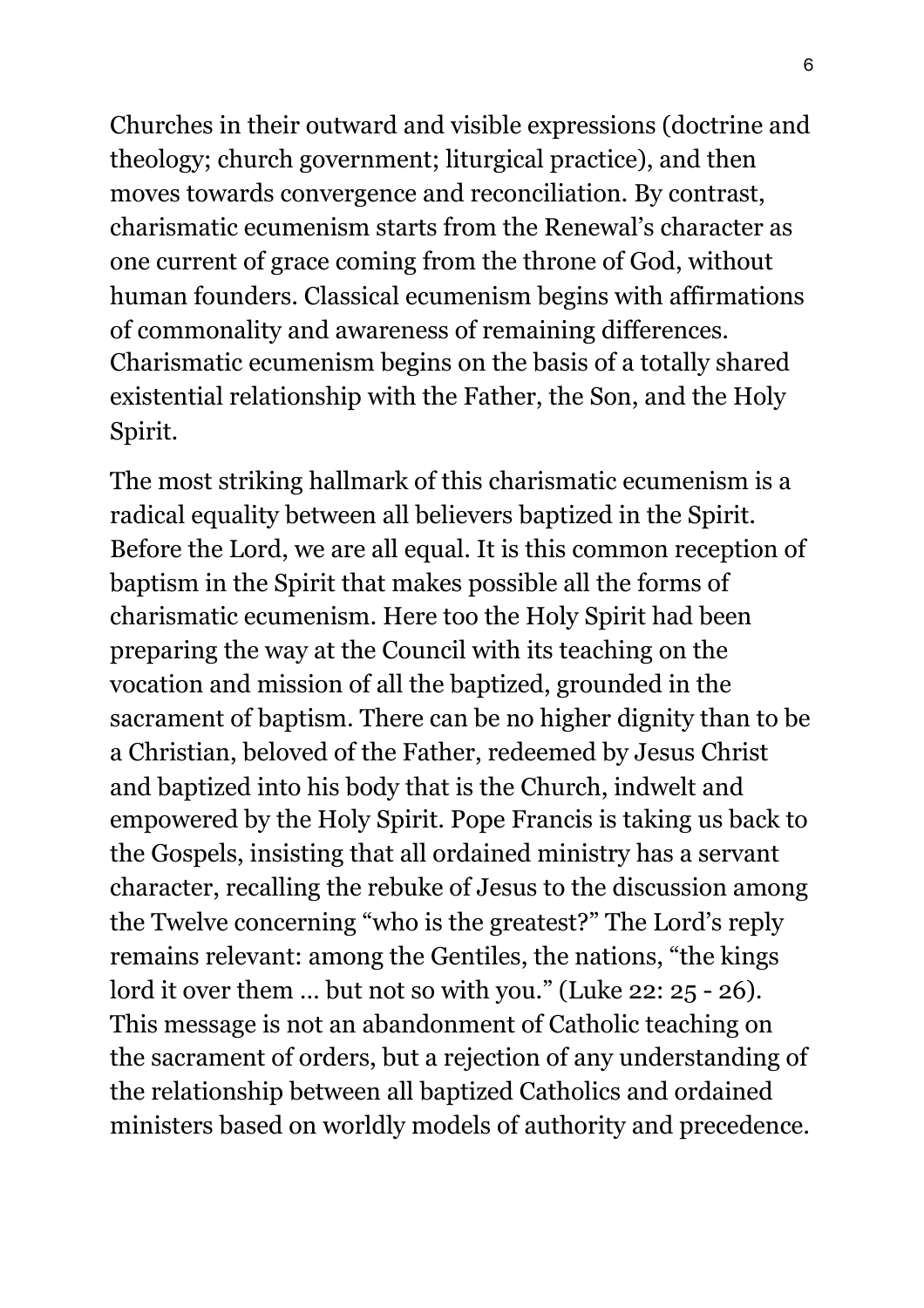Christians baptized in the Holy Spirit experience the lifting up of the person and mission of Jesus as the core or heart of Christian faith. This lifting up, illumination, or revelation has as its centre the death and resurrection of Jesus. It includes his incarnation with virgin birth, and extends to his coming in glory.[12](#page-6-0) In this transformation through baptism in the Spirit, Christians recognize the same indwelling and empowering Holy Spirit in each other, whether Catholic or Protestant. This changes the ecumenical encounter from "us and them" to fellow pilgrims on the same journey (an image much used by Pope Francis). This togethermess is not a theological affirmation, but a felt and experienced reality. Walking together removes our fears of each other, the fears concerning our differences, opening us up to receive the diversity the Holy Spirit has sown in the others.

Through baptism in the Spirit there is a revelation of the Father's love and mercy, that God is our "Abba!" to whom we pray Our Father with confidence. As Pope Francis has said, "Jesus Christ is the face of the Father's mercy."[13](#page-6-1) Those baptized in the Spirit know they are equal recipients of God's mercy.

This radical equality uncovers another difference between classical ecumenism and charismatic ecumenism. In the classical model, the Catholic Church is closest to the Orthodox Churches, both Eastern and Oriental, with their upholding of apostolic succession, the first seven Councils and traditional liturgy of Word and sacraments. Then comes the Anglicans and the Lutherans (both liturgical traditions); then the

<span id="page-6-0"></span><sup>&</sup>lt;sup>12</sup> See, for example, 1 Cor. 15:  $3 - 4$ ; Phil. 2:  $6 - 11$ ; 1 Tim. 3: 16; Heb. 1:  $1 - 4$ . One could also add Acts 2:  $22 - 24$ ,  $33$ ,  $36$ ; Acts  $3$ :  $10 - 21$ ; Acts  $13$ :  $26 - 39$ ; Rev.  $1: 5 - 7$ .

<span id="page-6-1"></span><sup>13</sup> Francis, *Misericordiae Vultus*, para. 1.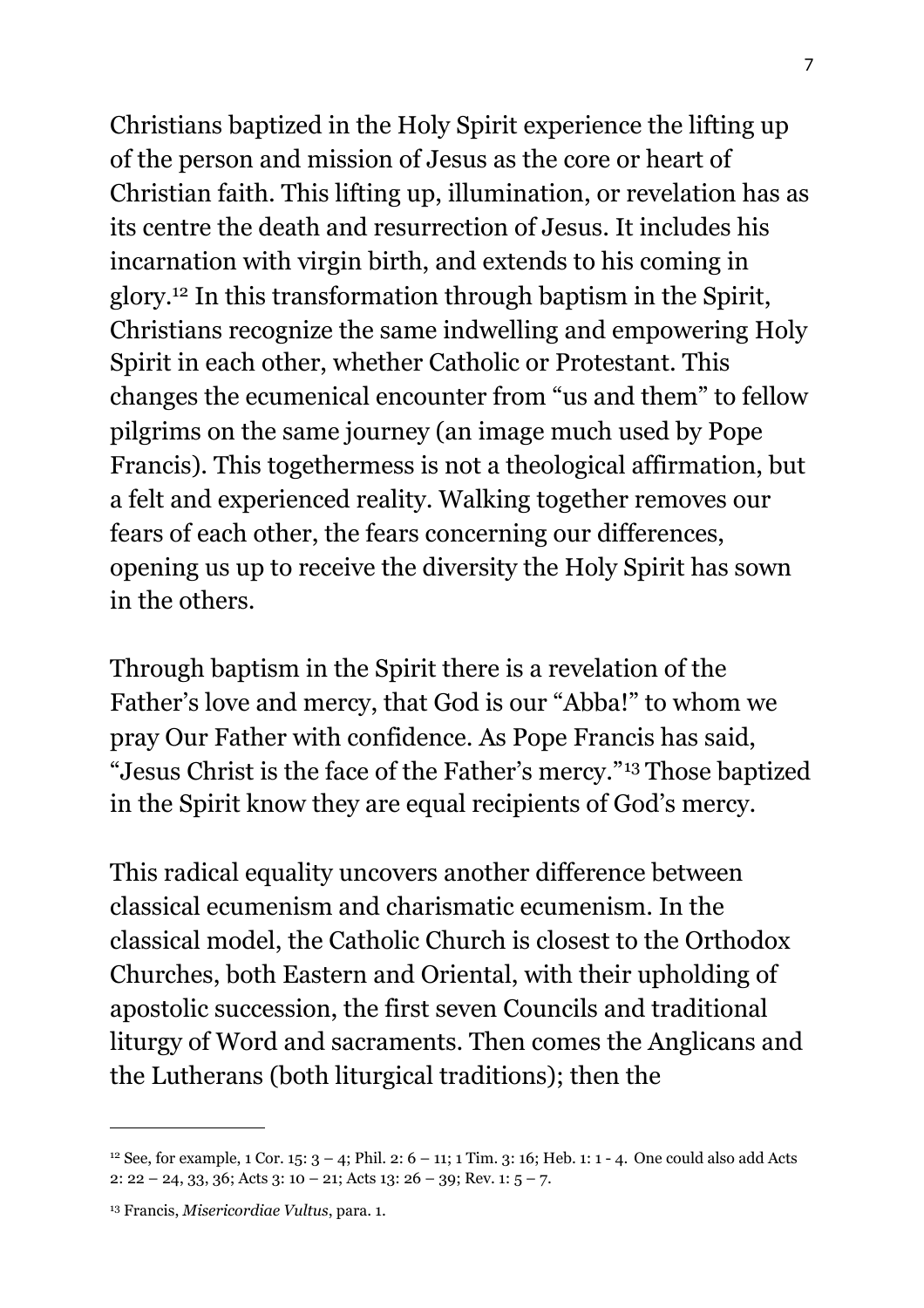Presbyterians or Reformed, coming down the scale of shared heritage to the Mennonites, the Baptists, and the Pentecostals. The new charismatic churches had not yet made it to this scale. But in charismatic ecumenism Catholics baptized in the Spirit are closest – indeed more than close – to other Christians baptized in the Holy Spirit with whom they praise, minister, and serve together. Pope Francis clearly recognizes this different scale in his frequent meetings with charismatic leaders. The existential sharing in the Holy Spirit makes possible a progress in cooperation and mutual understanding that is much more difficult with partners to whom we are theoretically closer.

Does this mean that charismatic ecumenism has to replace classical ecumenism? Definitely not. Why? Fundamentally because the spirit does not replace the mind. The Holy Spirit is not a labour-saving device, although following the Spirit saves us from wasting our energy. Dialogues need to continue, but theological dialogue now becomes a second-order activity necessarily accompanying the more fundamental activity of walking together in the Spirit.

Where Do We Find the Greatest Creativity?

I see the greatest creativity in some of the new charismatic churches and networks. Some of the most striking initiatives of charismatic inspiration have come from these "nondenominational" circles. This factor suggests that these churches and networks play a key role in charismatic ecumenism. In all the examples I will give, the exercise of the spiritual gifts or charisms has played a significant part, particularly the gift of prophecy.

1. **March for Jesus** reflects the creativity and ethos of the new charismatic churches, as well as a boldness of the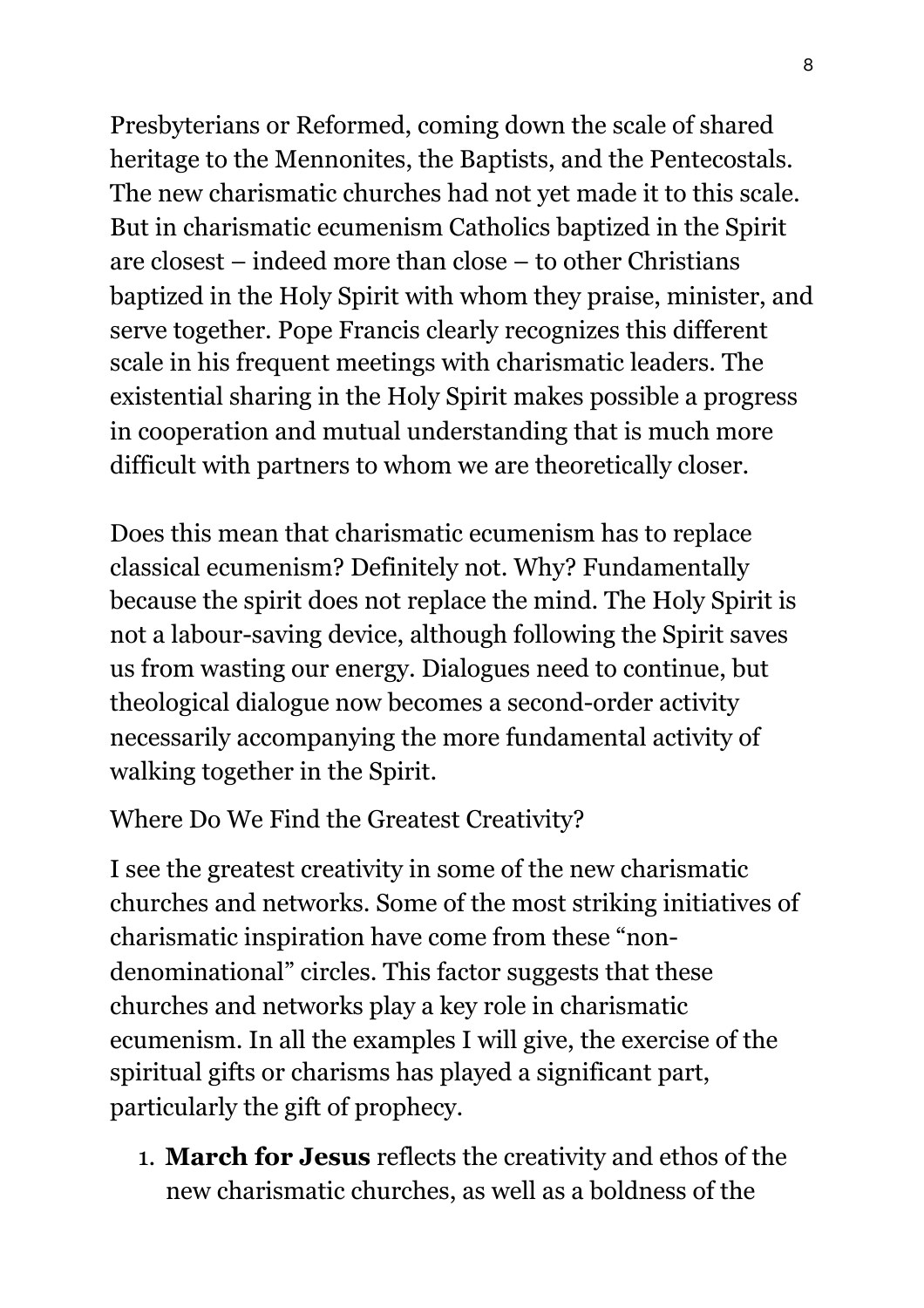Spirit. Taking the praise of God out on the streets of major cities, producing new praise songs to be sung while marching, deliberately proclaiming the Lordship of Jesus in the business districts of major cities.

- 2. The founding of **Houses of Prayer**, with a vision for 24-7 prayer, initially modelled by the International House of Prayer in Kansas City, USA, is a fast-spreading example of charismatic ecumenism. The Houses of Prayer have channeled and intensified a remarkable increase in intercessory prayer since the 1980s. In Europe, Houses of Prayer have been spreading among Catholics, often inspired by the Augsburg House of Prayer in Germany.
- 3. Also pioneered by new charismatic churches, though as yet not much found among Catholics, have been **prayer journeys** for confession of historic sins to places associated with major conflicts and bloodshed in the past. In this last example, the charisms of prophecy, and words of knowledge, as well as discernment of spirits, have been key.

I spoke of this creativity as being found in some of the new charismatic churches. It is not true of all. Many, maybe the majority, are post-Protestant in the sense that they are no longer fighting the Reformation battles. These are the ones open to the full creativity of the Holy Spirit, also in the Catholic Church. This openness has characterized the initiatives I have mentioned (March for Jesus, Houses of Prayer, Repentance Prayer Journeys). In France it can be seen in *Paris – Tout est Possible*, led by Carlos Payan, who has pioneered many initiatives with Catholics, including mutual foot-washing with Catholic bishops. It can be seen in the largest Messianic Jewish congregation in the world in Kiev, Ukraine, where the leader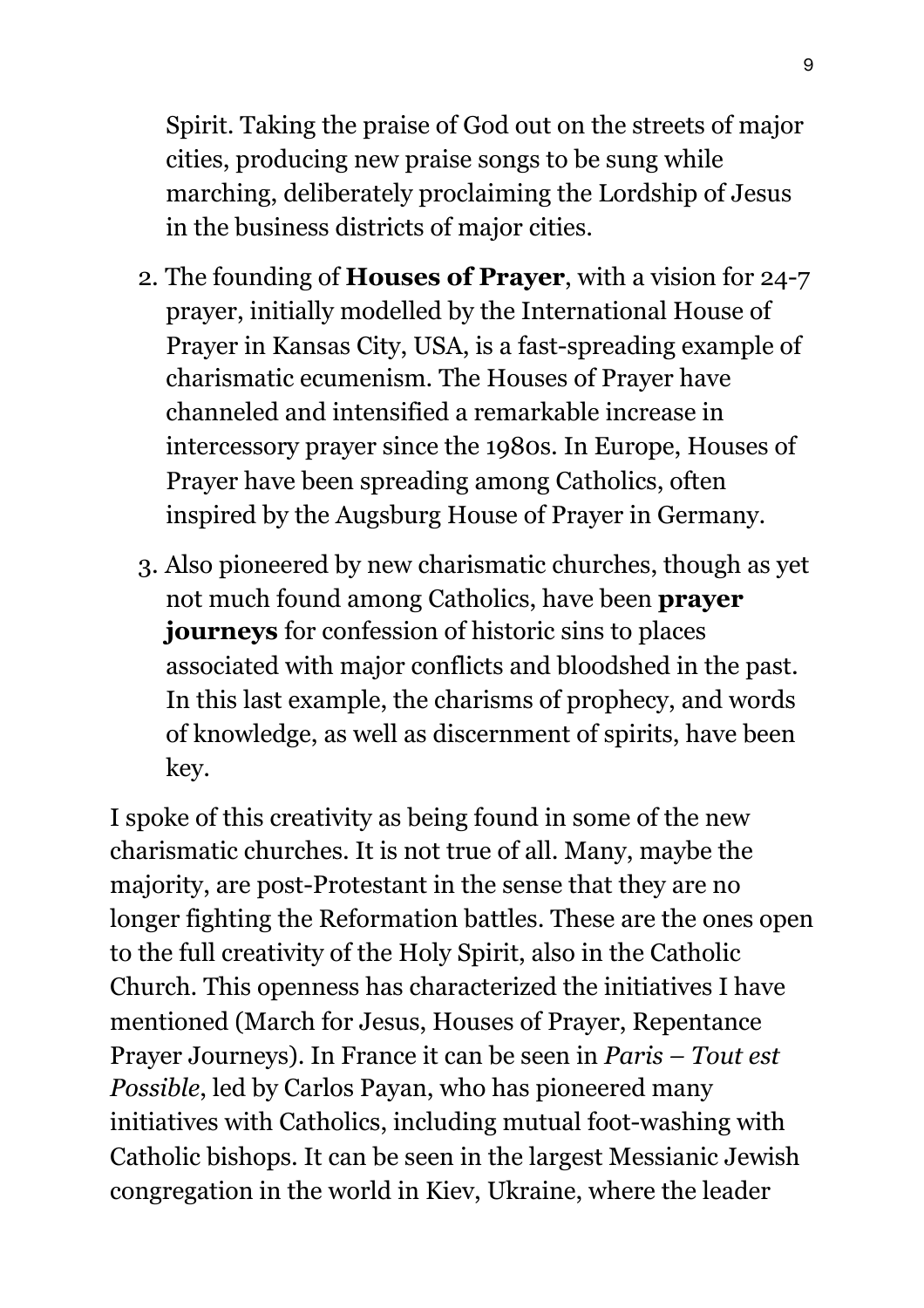Boris Grisenko made a priority the building of relationships with Church leaders, including the Greek Catholic and the Roman Catholic archbishops. The Vineyard movement has manifested such an openness, so that in Germany there is a Catholic community affiliated to Vineyard with the pattern of cooperation approved by the local bishop.

There can also be this kind of openness and creativity among Pentecostal leaders, as has been evident in the close collaboration of Pastor Giovanni Traettino with Catholic lay leader Matteo Calisi, which contributed to the foundation of CRECES in Argentina and Brazil.[14](#page-9-0) The faith of Pentecostals in the Holy Spirit at its best predisposes them to look first for signs of the Holy Spirit rather than for doctrinal error. But denominational requirements and attitudes can reduce their openness and receptivity.

Practically Reaping from the Sowing of the Holy Spirit

I suggest that we in the Catholic Renewal can become much bolder in receiving from what the Holy Spirit has sown in the free charismatic and Pentecostal churches. First I mention some examples of what has already been done, a few coming from thirty years ago. In Poland, Fr Frantisek Blacknicki, now a candidate for beatification, invited Protestants from Campus Crusade and from Youth With A Mission to train young Catholics in the Oase (Light-Life) movement how to evangelize. In England, Charles Whitehead was invited by leaders in the Pioneer network to participate in their leaders' formation meetings – they saw that there was nothing then in the Catholic Renewal to develop Charles as a leader. Just two summers ago, Randy Clark invited Mary Healy to accompany him on a ministry trip to Brazil. These are all examples of exchanges

<span id="page-9-0"></span><sup>14</sup> Comunión Renovada de Evangélicos y Católicos en El Espiritu Santo.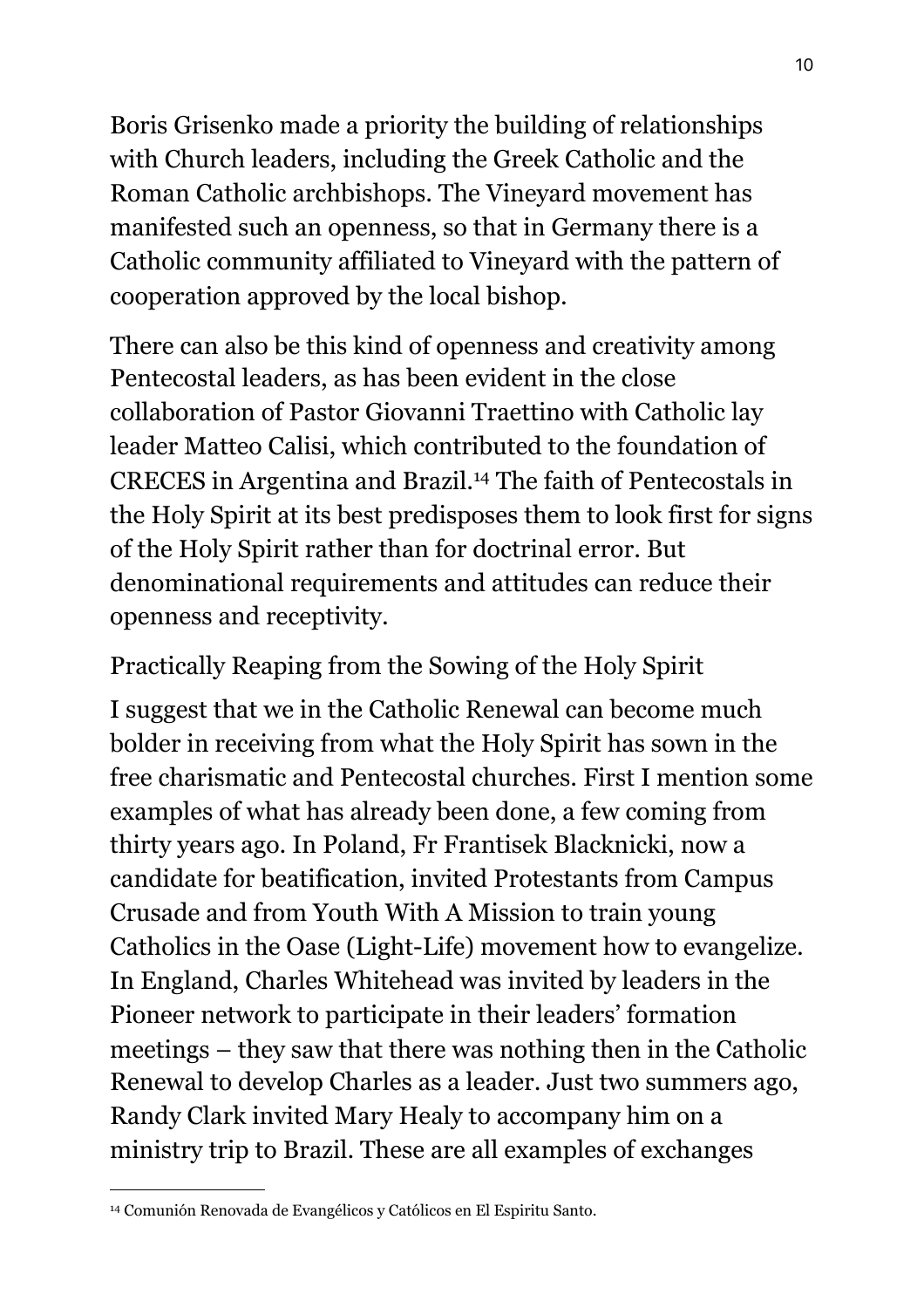within the charismatic current of grace. But a model for bold reception was provided by Cardinal Bergoglio when he invited his Pentecostal pastor-friends to preach a retreat to the priests of Buenos Aires.[15](#page-10-0) In Austria Cardinal Schönborn took part in a meeting of all the deans of Vienna with the free church leaders, mostly charismatic.

Based on these examples, it is not hard to imagine where Catholics can be blessed by charismatic and Pentecostal leaders. The following areas suggest themselves with a focus on the role of the Holy Spirit and actual practice:

- 1. Formation of leaders.
- 2. Networking between leaders.
- 3. Preaching.
- 4. Having a vision for cities.
- 5. Dealing with the occult and spiritualism.

In all of these areas, Catholics though maybe stronger in theology are generally weaker in practice than their Pentecostal and charismatic counterparts. Initiatives of collaboration in these areas could be seen as part of "the pastoral and missionary conversion" of the Church[.16](#page-10-1)

What the Others can Receive from Catholics

It is primarily for the other Christian groupings and traditions to discern what they are to receive from what the Holy Spirit has sown in the Catholic Church and tradition. It is not for us to tell them. Through their interaction with Catholics they will receive what the Holy Spirit wants them to receive, and in the order of the Spirit's wisdom, which is not always identical with what and how we want them to receive.

<span id="page-10-1"></span><sup>16</sup> Francis, *Evangelii Gaudium*, para. 25.

<span id="page-10-0"></span><sup>15</sup> These retreats happened in 2010 and 2012. See Ivereigh, *op. cit.*, 294.